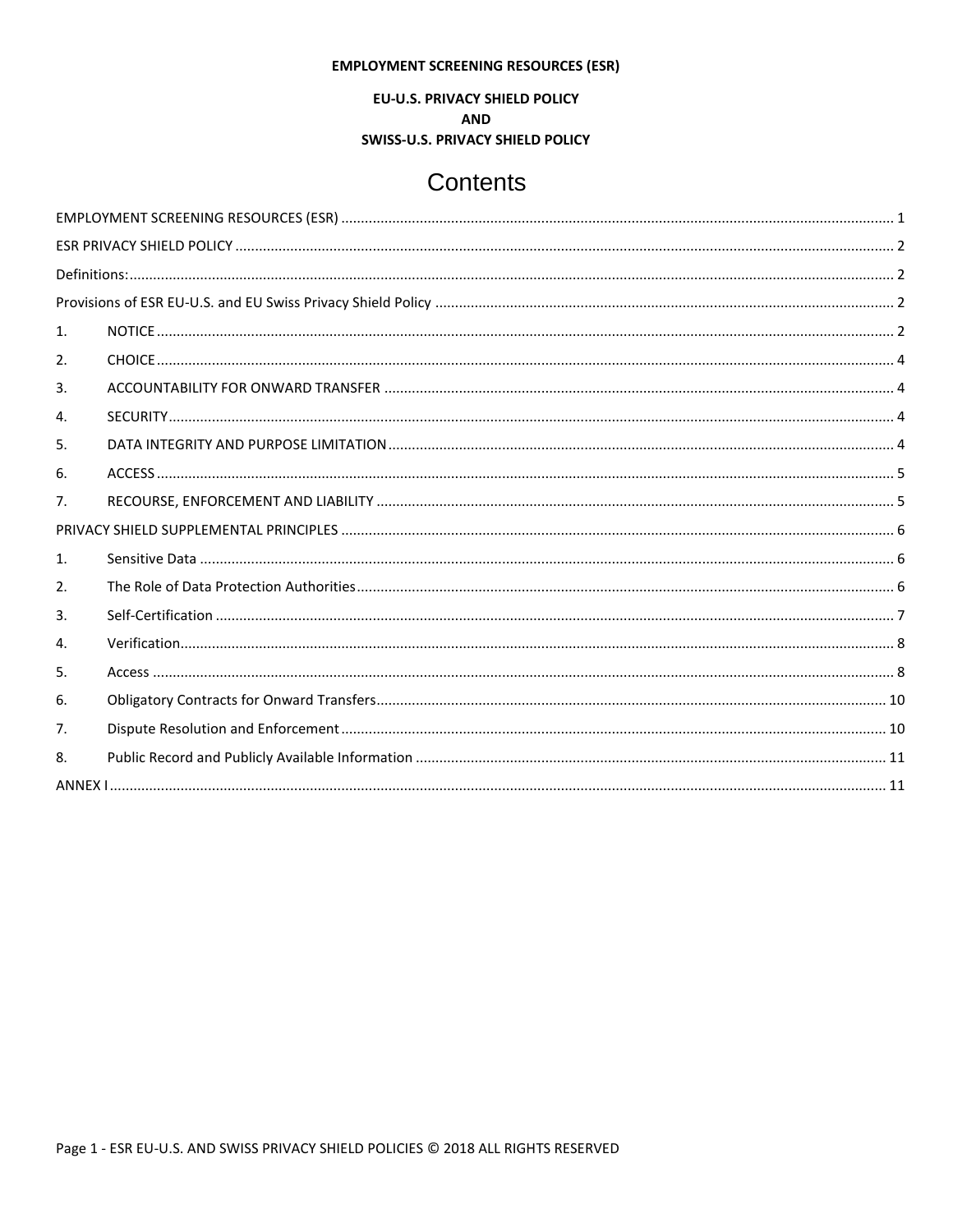## <span id="page-1-0"></span>**ESR PRIVACY SHIELD POLICY**

Integrity Support Services, Inc. DBA Employment Screening Resources (ESR) complies with the EU-U.S. Privacy Shield Framework and the Swiss-U.S. Privacy Shield Frameworks as set forth by the U.S. Department of Commerce regarding the collection, use, and retention of personal information transferred from the European Union and the United Kingdom, and/or Switzerland to the United States. ESR has certified to the Department of Commerce that it adheres to the Privacy Shield Principles. If there is any conflict between the terms in this privacy policy and the Privacy Shield Principles, the Privacy Shield Principles shall govern. To learn more about the Privacy Shield program, and to view our certification, please visit [https://www.privacyshield.gov/.](https://www.privacyshield.gov/)

This Privacy Shield Policy ("Policy") applies to personal information about an identified or identifiable person that is received by ESR from the European Union and Switzerland, as applicable, and other personally identifiable information ("PII") that ESR acquires in the performance of services for its clients, or other third parties with whom ESR has contractually agreed to apply this privacy policy. This Policy does not apply to data collected and used by ESR which is within the scope of the Directive.

## <span id="page-1-1"></span>**Definitions:**

- a. "Personal data," "personal information," and "personal information," and SWISS-PII refer to data about an identified or identifiable individual that are within the scope of the Directive, received by ESR in the United States from the European Union and Switzerland, as applicable and recorded in any form.
- b. "Processing" of personal data means any operation orset of operations which is performed upon personal data, whether or not by automated means, such as collection, recording, organization, storage, adaptation or alteration, retrieval, consultation, use, disclosure or dissemination, and erasure or destruction.
- c. "Controller" means a person or organization which, alone or jointly with others, determines the purposes and means of the processing of personal data.
- d. "Department" means the U.S. Department of Commerce.

# <span id="page-1-3"></span><span id="page-1-2"></span>**Provisions of ESR EU-U.S. and EU Swiss Privacy Shield Policy**

# **1. NOTICE**

- a. ESR is a voluntary participant in the EU-U.S. Privacy Shield and the Swiss-U.S. Privacy Shield Frameworks and self-certifies according to the requirements of the program. You can find Privacy Shield Framework participants a[t](https://www.privacyshield.gov/PS-Application) [https://www.privacyshield.gov/PS-Application.](https://www.privacyshield.gov/PS-Application)
- b. ESR gathers non-human resources personal information regarding individuals, that have unambiguously consented to in writing, on behalf of its clients by manually or electronically contacting the appropriate sources of the data (court records, references, licensing bureaus, etc.) including but not limited to:
	- o Criminal history at the federal, state and county levels;
	- o Verification of credentials, including education and licensure;
	- o State motor vehicle records abstracts;
	- o Consumer Credit Reports;
	- o Verification of present and past employment;
	- o Personal and professional references;
	- o National and international sanctions and exclusions database checks;
	- o Sex offender registry checks; and
	- o Drug and occupations health screening;

More information regarding the nature and scope of consumer data inquiries is available by contacting ESR in writing or by e-mail at the addresses listed on the Contact Us page [\(http://www.esrcheck.com/Contact-Us/\)](http://www.esrcheck.com/Contact-Us/) or by writing to the contacts listed below.

c. ESR is unequivocally committed to apply the EU-U.S. and Swiss-U.S. Privacy Shield Framework requirements in their entirety to all personal information and SWISS-PII received from the EU or Switzerland, as applicable, in reliance on the Privacy Shield. ESR hereby verifies adherence to the EU-U.S. and Swiss-U.S. Privacy Shield Frameworks via ongoing inhouse verification of the internal policies and procedures implemented by the ESR's management of our company.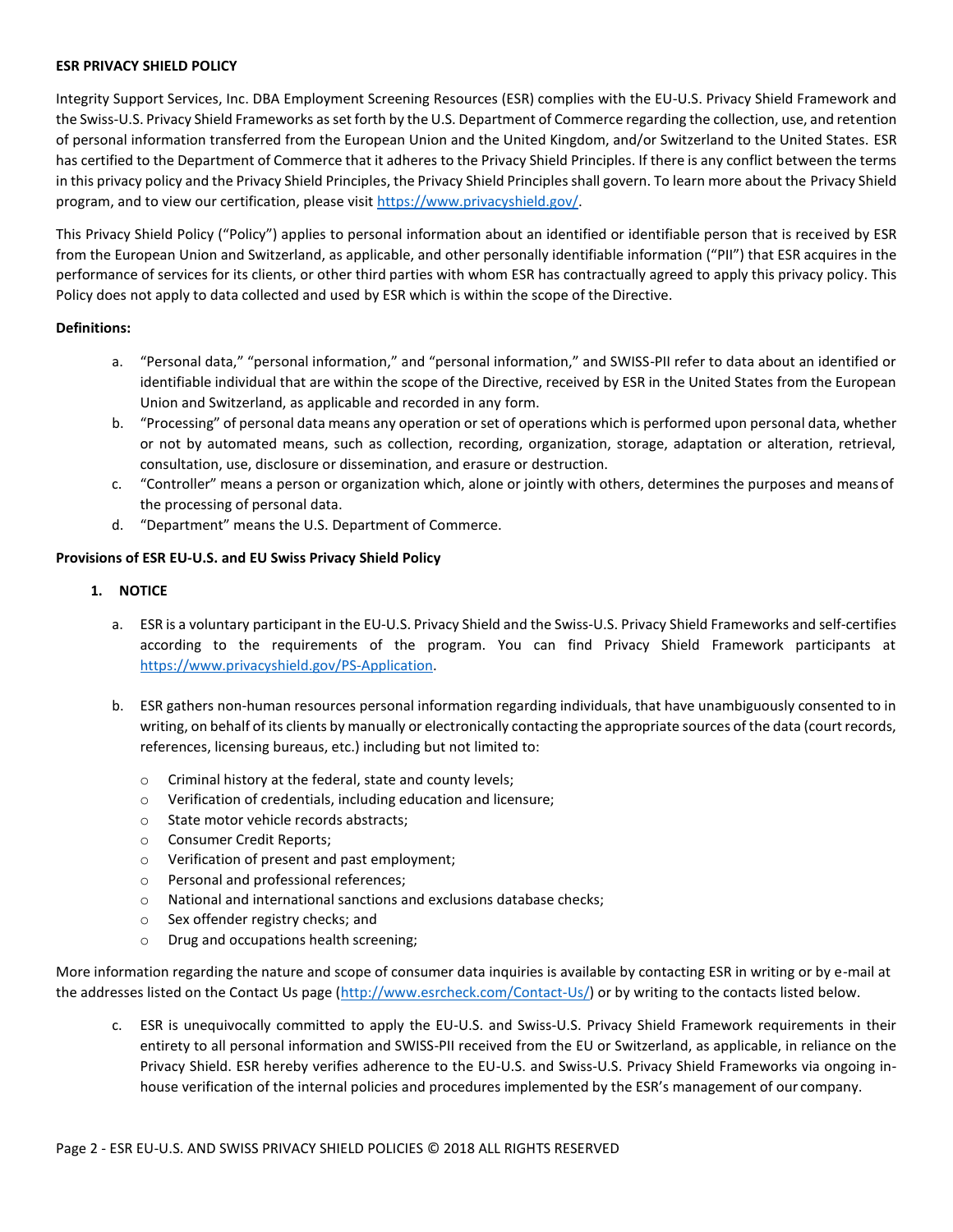- d. ESR collects and uses personal information to prepare and provide background checks reports to employers or their agents (such as recruiters or staffing firms) for use in making employment-related decisions, such as who to hire, retain, promote, or re-assign. These reports may at time be use for Investigation into a suspicion of work-related misconduct or wrongdoing; Investigation into matters of employee compliance with employer policies, or Investigation into matters of employee compliance with Federal, State, or local laws and regulations.
- e. Persons who would like to make any type of inquiry about the Policy or to register a complaint under it may contact ESR as follows:

Employment Screening Resources Attention: Brad Landin, President and Chief Compliance Officer United States Telephone: +1-415-761-9018 Email: [privacy@esrcheck.com](mailto:privacy@esrcheck.com)

- f. With respect to the transfer of personal information to third parties (other than ESR agents), the principles of "Notice" and "Choice" apply. Accordingly, personal information is only provided to third parties for purposes described in the "Notice" section or otherwise disclosed to consumers, and will not be disseminated to a third party where a consumer has "opted-out" or, in the case of sensitive information, failed to "opt-in."
- g. A person may request, in writing, access to all personal information collected and maintained about him or her by ESR. Upon receipt of such request ESR will provide all such information in a manner and form that maintains the security and confidentiality of the information. ESR affords the person a reasonable opportunity to correct, amend, or delete information that is inaccurate or incomplete, except where the burden or expense of providing access would be disproportionate to the risks to the individual's privacy, or where the rights of persons other than the individual would be violated. In cases where the information is subject to the FCRA, ESR complies with the FCRA's requirements regarding access and correction rights of consumers. To request information relating to his or her personal information, the party may contact ESR by e-mail at the following email address, [privacy@esrcheck.com,](mailto:privacy@esrcheck.com) or by fax at +1-415-680-1627. In addition, the consumer will be asked to provide sufficient evidence of his or her identity so we may ensure that information is being released only to the subject of the data. If we are unable to provide the consumer with access to his or her EU or Swiss Personal Data or to correct the data, we will notify the consumer and provide all relevant details and circumstances preventing ESR from doing so.
- h. ESR offers individuals the opportunity to choose to "opt-out" or to "opt-in" whether their EU or Swiss Personal Data will be disclosed to a third party (not including ESR agents). These options are detailed in section number 2. Choice of this Policy.
- i. ESR is committed to resolve complaints about privacy and our collection or use of personal information fairly and efficiently. Individuals should begin by first contacting ESR. ESR has further committed to refer unresolved privacy complaints under the Privacy Shield Principles to an independent dispute resolution mechanism, the BBB EU PRIVACY SHIELD, operated by BBB National Programs. If you do not receive timely acknowledgment of your complaint, or if your complaint is not satisfactorily addressed, please visit https://bbbprograms.org/privacy-shield-complaints/ for more information and to file a complaint. This service is provided free of charge to you. An individual may invoke binding arbitration as the method for dispute resolution in accordance with the requirements and procedures set forth in Annex I of the Privacy Shield Framework.
- j. ESR is required to disclose personal information in response to lawful requests by public authorities, including to meet national security or law enforcement requirements.
- k. In the context of an onward transfer, ESR has responsibility for the processing of personal information it receives under the Privacy Shield and subsequently transfers to a third party acting as an agent on its behalf. ESR remains liable under the Principles if its agent processes such personal information in a manner inconsistent with the Principles, unless the ESR proves that it is not responsible for the event giving rise to the damage.
- l. ESR will provide a link to this notice when individuals are first asked to provide personal information to the ESR, or as soon thereafter as is practicable, but in any event before ESR uses such information for a purpose other than that for which it was originally collected or processed by the transferring organization or discloses it for the first time to a third party.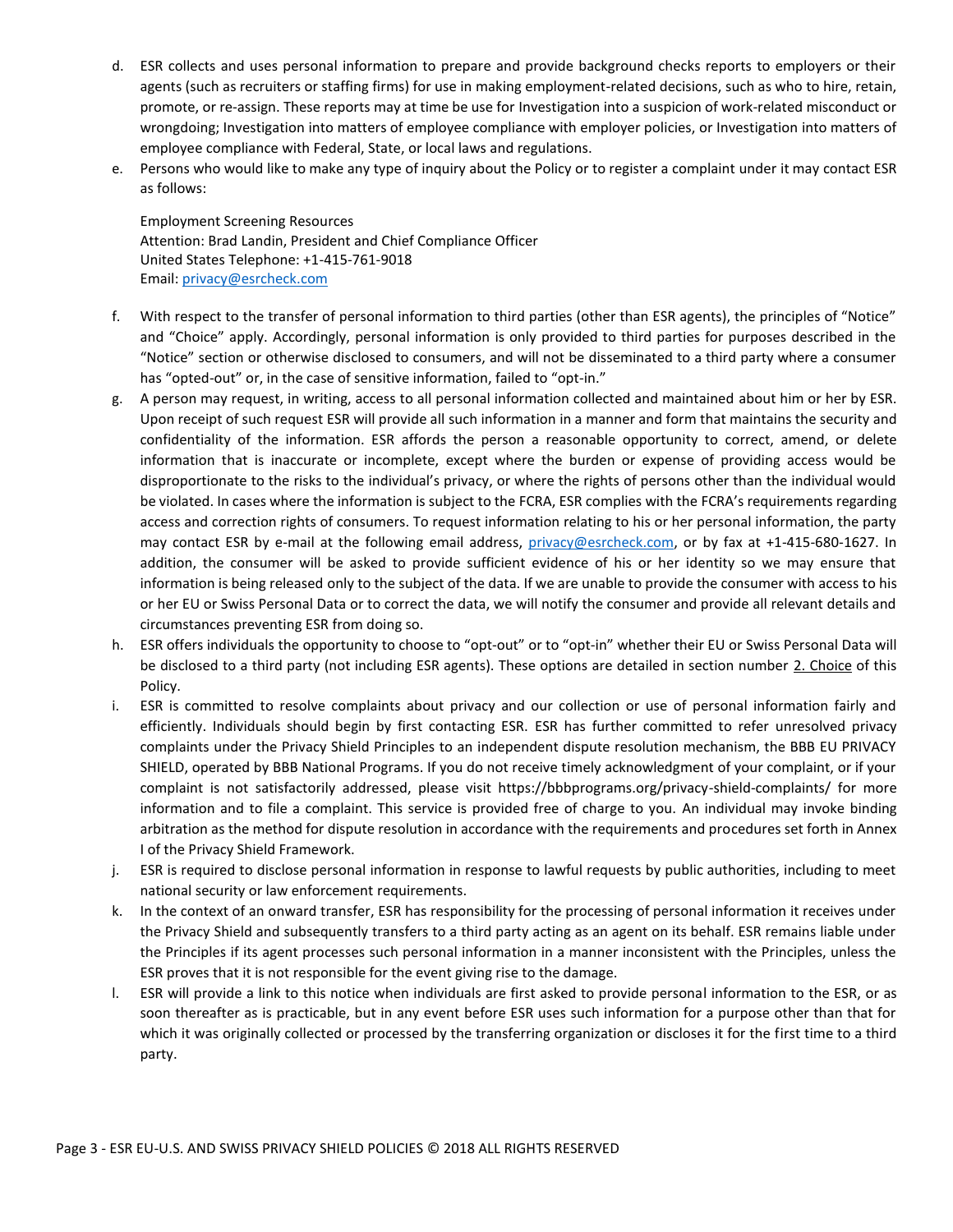# <span id="page-3-0"></span>**2. CHOICE**

- a. ESR offers individuals the opportunity to opt-out of whether their personal information is
	- i. To be disclosed to a third party, or
	- ii. To be used for a purpose that is materially different from the purpose(s) for which it was originally collected or subsequently authorized by the individuals.
		- 1. Any third party ESR uses as an agent to perform task(s) on behalf of and under the instructions of the ESR are contractually bound to treat the information in a manner consistent with the Principles.
		- 2. In accordance with ESR's Written Information Security Policy, personal information is never used for a purpose other than what it was originally collected for and approved by the written consent of the subject person.
	- iii. OPTING-OUT
		- 1. Although ESR first obtains a person's unambiguous consent in writing, and because of ESR's commitment to afford individuals every possible protection, if you would like to opt-out from ESR using your personal information in either of the cases outlined in items i. and ii. above, simply send an email to [privacyshieldopt-out@esrcheck.com, o](mailto:privacyshieldopt-out@esrcheck.com)r call by United States Telephone: +1-415-761-9018.
			- a. If opting-out by email or telephone, please provide us with:
				- i. Your complete legal name,
				- ii. Month and year of birth, and
				- iii. The name of the ESR client with whom you have applied for a position.

# <span id="page-3-1"></span>**3. ACCOUNTABILITY FOR ONWARD TRANSFER**

- a. When ESR transfers personal information to a third party acting as a controller, the third party must comply with the Notice and Choice Principles. ESR holds contracts with the third-party controllers that provide that such data may only be processed for limited and specified purposes consistent with the consent provided by the individual and that the recipient will provide the same level of protection as the Principles and will notify ESR if it makes a determination that it can no longer meet this obligation. The contract provides that when such a determination is made the third party controller will cease processing or takes other reasonable and appropriate steps to remediate.
- b. When transferring personal information to a third party acting as its agent, ESR: (i) transfers such data only for limited and specified purposes; (ii) has ascertained that the agent is obligated to provide at least the same level of privacy protection as is required by the Principles; (iii) takes reasonable and appropriate steps to ensure that the agent effectively processes the personal information transferred in a manner consistent with ESR's obligations under the Principles; (iv) requires the agent to notify ESR if it makes a determination that it can no longer meet its obligation to provide the same level of protection as is required by the Principles; (v) upon notice, including under (iv), ESR will take reasonable and appropriate steps to stop and remediate unauthorized processing; and (vi) will provide a summary or a representative copy of the relevant privacy provisions of its contract with that agent to the Department of Commerce upon request.

# <span id="page-3-2"></span>**4. SECURITY**

ESR in creating, maintaining, using and/or disseminating personal information takes reasonable and appropriate measures to protect it from loss, misuse and unauthorized access, disclosure, alteration and destruction, taking into account the risks involved in the processing and the nature of the personal data. To this end ESR undergoes annual SSAE 16 Service Organization Control SOC 2 audits. A Service Organization Control (SOC) report is an audit of a service organization by an outside CPA firm using stringent criteria set by the American Institute of Certified Public Accountants (AICPA). This in-depth audit assesses ESR's internal controls across areas related to delivery of its services. The SOC 2 audit report assesses security controls. ESR's SSAE 16 SOC 2 annual audit report examines these trust principles, Security, Privacy, and Confidentiality. In addition, ESR is PCI-DDS Security compliant and tested and is accredited by the National Association of Professional Background Screeners Background Screening Credentialing Council.

# <span id="page-3-3"></span>**5. DATA INTEGRITY AND PURPOSE LIMITATION**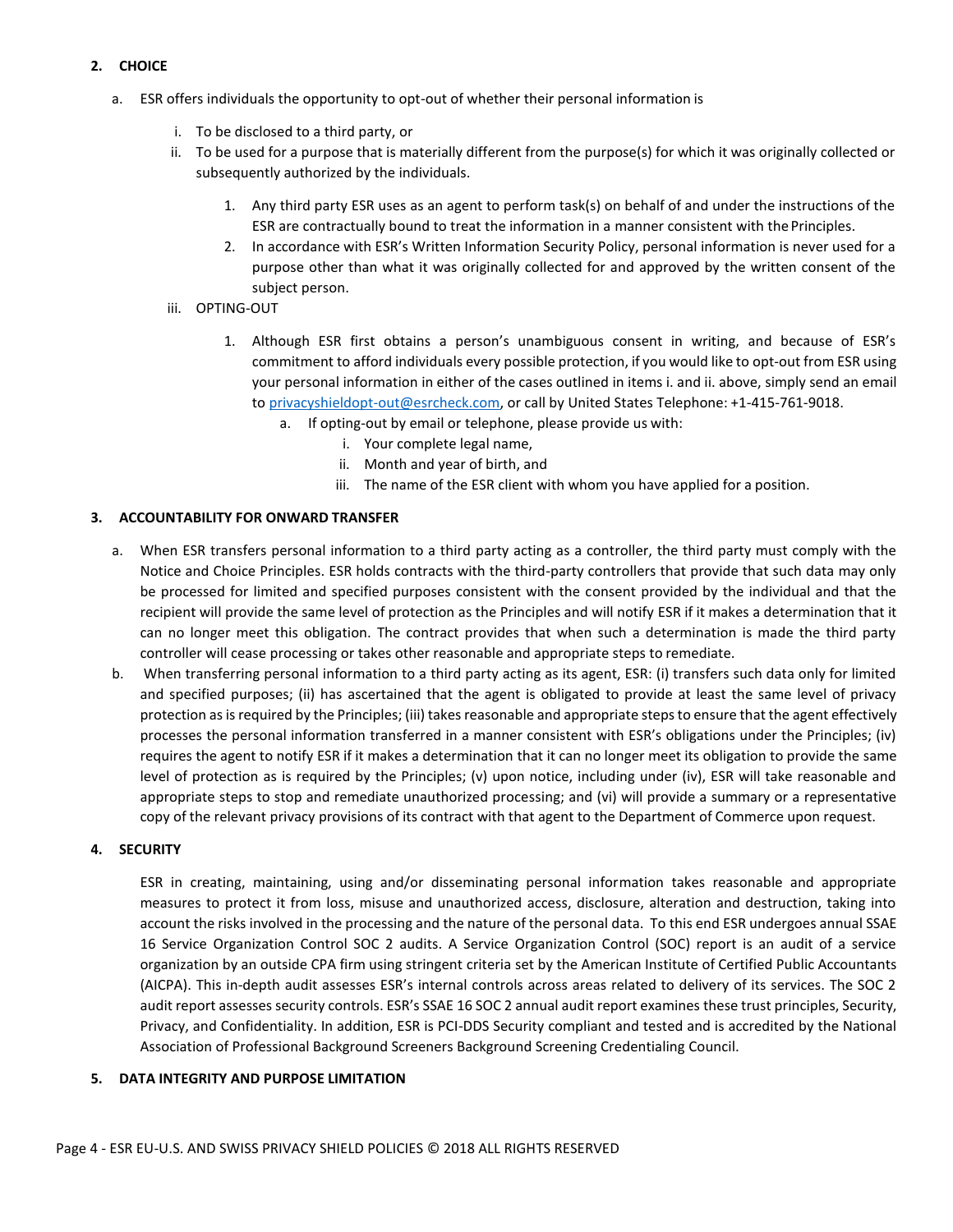- a. Consistent with the Principles, ESR use of personal information is limited to the information that is relevant for the purposes of processing. ESR does not process personal information in a way that is incompatible with the purposes for which it has been collected or subsequently authorized by the individual. To the extent necessary for those purposes, ESR takes reasonable steps to ensure that personal data is reliable for its intended use, accurate, complete, and current. ESR adheres to the Principles for as long as it retains such information.
- b. ESR retains information in a form identifying or making identifiable the individual only for as long as it serves a purpose of processing within the meaning of 5a, or as required by law or regulation. ESR takes reasonable and appropriate measures to comply with this provision.

# <span id="page-4-0"></span>**6. ACCESS**

a. Individuals have access to their personal information held by ESR and are able to correct, amend, or delete that information where it is inaccurate, or has been processed in violation of the Principles, except where the burden or expense of providing access would be disproportionate to the risks to the individual's privacy in the case in question, or where the rights of persons other than the individual would be violated. Individuals may contact ESR using the contact information set forth in section 1.e. of this Policy.

# <span id="page-4-1"></span>**7. RECOURSE, ENFORCEMENT AND LIABILITY**

- a. ESR's privacy protection includes robust mechanisms for assuring compliance with the Principles, recourse for individuals who are affected by non-compliance with the Principles, and acknowledges there are consequences for ESR when the Principles are not followed. ESR's mechanisms include:
	- i. EU Data Protection Authorities (EU DPAs) and the FDPIC serve as the independent dispute resolution bodies to address complaints and provide appropriate recourse free of charge to the individual. ESR has agreed to fully participate in the EU PDA's and FDPIC procedures to resolve disputes pursuant to the Privacy Shield Framework, and is subject to damages awarded where the applicable law or private-sector initiatives so provide;
	- ii. Obtaining a copy of ESR's annual SOC2 Type 2 audit report is the procedure for verifying that the attestations and assertions ESR makes about its privacy practices are true and that privacy practices have been implemented as presented, including any areas of non-compliance; and
	- iii. ESR by announcing its adherence to them acknowledges it obligation to remedy problems arising out of failure to comply with the Principles and realizes that there are consequences for failure to comply, and acknowledges that any sanctions levied will be sufficiently rigorous to ensure its future compliance.
- b. ESR will respond promptly to inquiries and requests by the Department for information relating to the Privacy Shield. ESR will respond expeditiously to complaints regarding compliance with the Principles referred by EU Member State or Swiss authorities through the Department. ESR as an organization that processes non-human resources data has chosen to cooperate with DPAs and the Swiss authorities, and will respond directly to such authorities with regard to the investigation and resolution of complaints.
- c. ESR acknowledges its obligation to arbitrate claims and follow the terms as set forth in Annex I, provided that an individual has invoked binding arbitration by delivering notice to ESR and following the procedures and subject to conditions set forth in Annex I.
- d. In the context of an onward transfer, ESR is responsible for the processing of personal information it receives under the Privacy Shield and subsequently transfers to a third party acting as an agent on its behalf. ESR acknowledges it is liable under the Principles if its agent processes such personal information in a manner inconsistent with the Principles, unless ESR proves that it is not responsible for the event giving rise to the damage.
- e. Should ESR become subject to an FTC or court order based on non-compliance, ESR will make public any relevant Privacy Shield-related sections of any compliance or assessment report submitted to the FTC, to the extent consistent with confidentiality requirements. ESR acknowledges that the Department has established a dedicated point of contact for DPAs for any problems of compliance by Privacy Shield organizations, and that the FTC will give priority consideration to referrals of non-compliance with the Principles from the Department and EU Member State or Swiss authorities, and will exchange information regarding referrals with the referring state authorities on a timely basis, subject to existing confidentiality restrictions.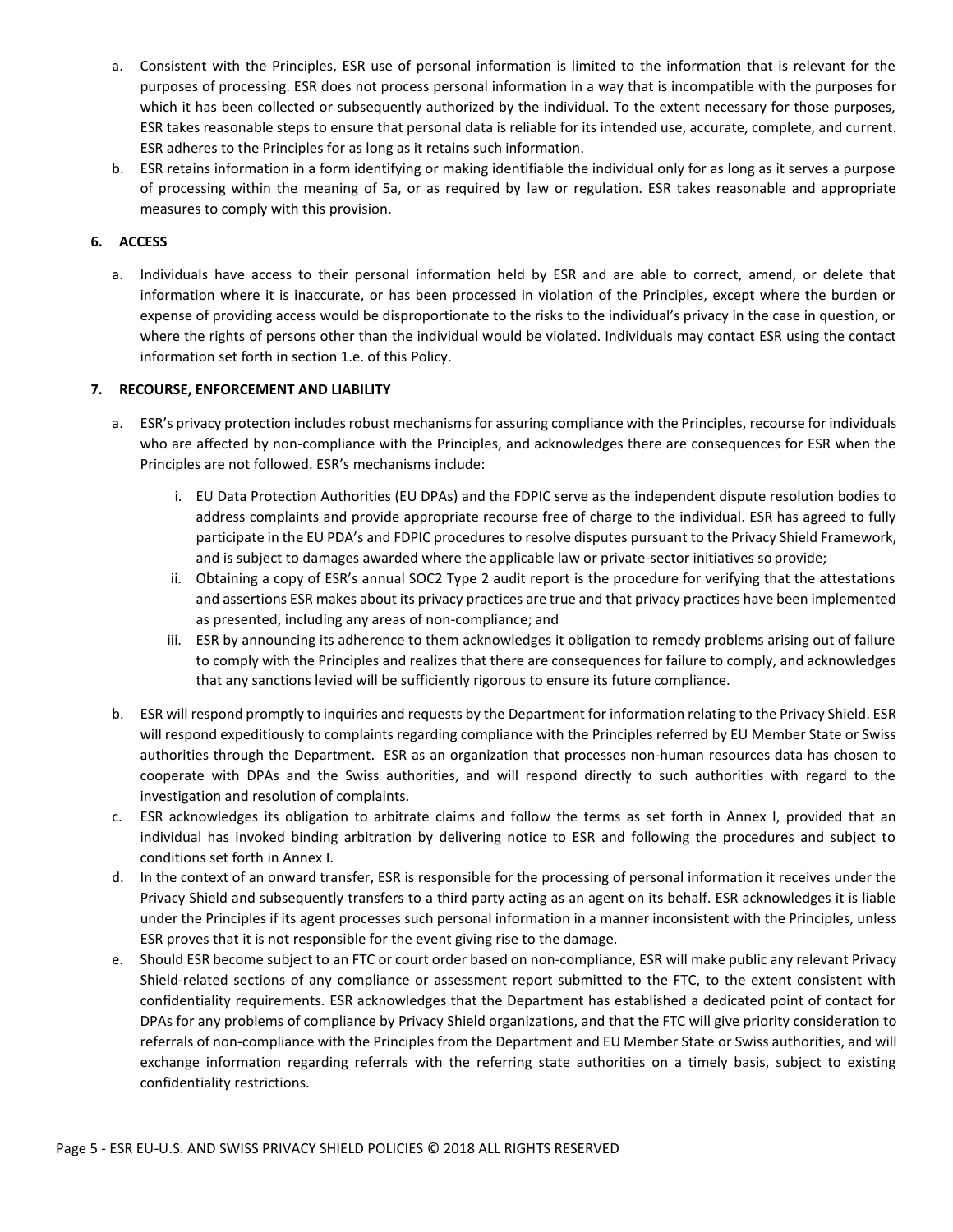#### <span id="page-5-1"></span><span id="page-5-0"></span>**PRIVACY SHIELD SUPPLEMENTAL PRINCIPLES**

#### **1. Sensitive Data**

- a. ESR is not required to and does not obtain affirmative express consent (opt in) with respect to sensitive data where the processing is:
	- i. In the vital interests of the data subject or another person;
	- ii. Necessary for the establishment of legal claims or defenses;

## <span id="page-5-2"></span>**2. The Role of Data Protection Authorities**

- a. ESR is committed to cooperate with European Union data protection authorities ("DPAs") and the FDPIC as described below. ESR commits to employ effective mechanisms for assuring compliance with the Privacy Shield Principles. ESR will provide: (a)(i) recourse for individuals to whom the data relate; (a)(ii) follow up procedures for verifying that the attestations and assertions they have made about their privacy practices are true by providing access; and (a)(iii) will remedy problems arising out of failure to comply with the Principles and accept any consequences.
- b. ESR commits to cooperate with the DPAs by declaring in its Privacy Shield self-certification submission to the Department of Commerce that ESR:
	- i. Elects to satisfy the requirement in points (a)(i) and (a)(iii) of the Privacy Shield Recourse, Enforcement and Liability Principle by committing to cooperate with the DPAs and the FDPIC;
	- ii. Will cooperate with the DPAs and the FDPIC in the investigation and resolution of complaints brought under the Privacy Shield; and
	- iii. Will comply with any advice given by the DPAs or the FDPIC and will take specific action where the DPAs or FDPIC believes that ESR must do so to comply with the Privacy Shield Principles, including remedial or compensatory measures for the benefit of individuals affected by any non-compliance with the Principles, and will provide the DPAs with written confirmation that such action has been taken.
- c. Operation of DPA Panels
	- i. ESR acknowledges and accepts that the DPAs and FDPIC may provide information and advice in the following way:
		- 1. The panel will provide any advice to ESR on unresolved complaints from individuals about the handling of personal information that has been transferred from the EU under the Privacy Shield. This advice will be designed to ensure that the Privacy Shield Principles are being correctly applied and will include any remedies for the individual(s) concerned that the DPAs consider appropriate.
		- 2. The panel will provide such advice in response to referrals from ESR and/or to complaints received directly from individuals against organizations which have committed to cooperate with DPAs for Privacy Shield purposes, while encouraging and if necessary helping such individualsin the first instance to use the in-house complaint handling arrangements that the organization may offer.
		- 3. Advice will be issued only after both sides in a dispute have had a reasonable opportunity to comment and to provide any evidence they wish. The panel will seek to deliver advice as quickly as this requirement for due process allows. As a general rule, the panel will aim to provide advice within 60 days after receiving a complaint or referral and more quickly where possible.
		- 4. The panel will make public the results of its consideration of complaints submitted to it, if it sees fit.
		- 5. The delivery of advice through the panel will not give rise to any liability for the panel or for individual DPAs.
	- ii. ESR has chosen this option for dispute resolution and therefore it must comply with the advice of the DPAs. ESR acknowledges that any failure to fulfill the undertaking to cooperate with the DPAs, as well as failures to comply with the Privacy Shield Principles, will be actionable as a deceptive practice under Section 5 of the FTC Act or other similar statute.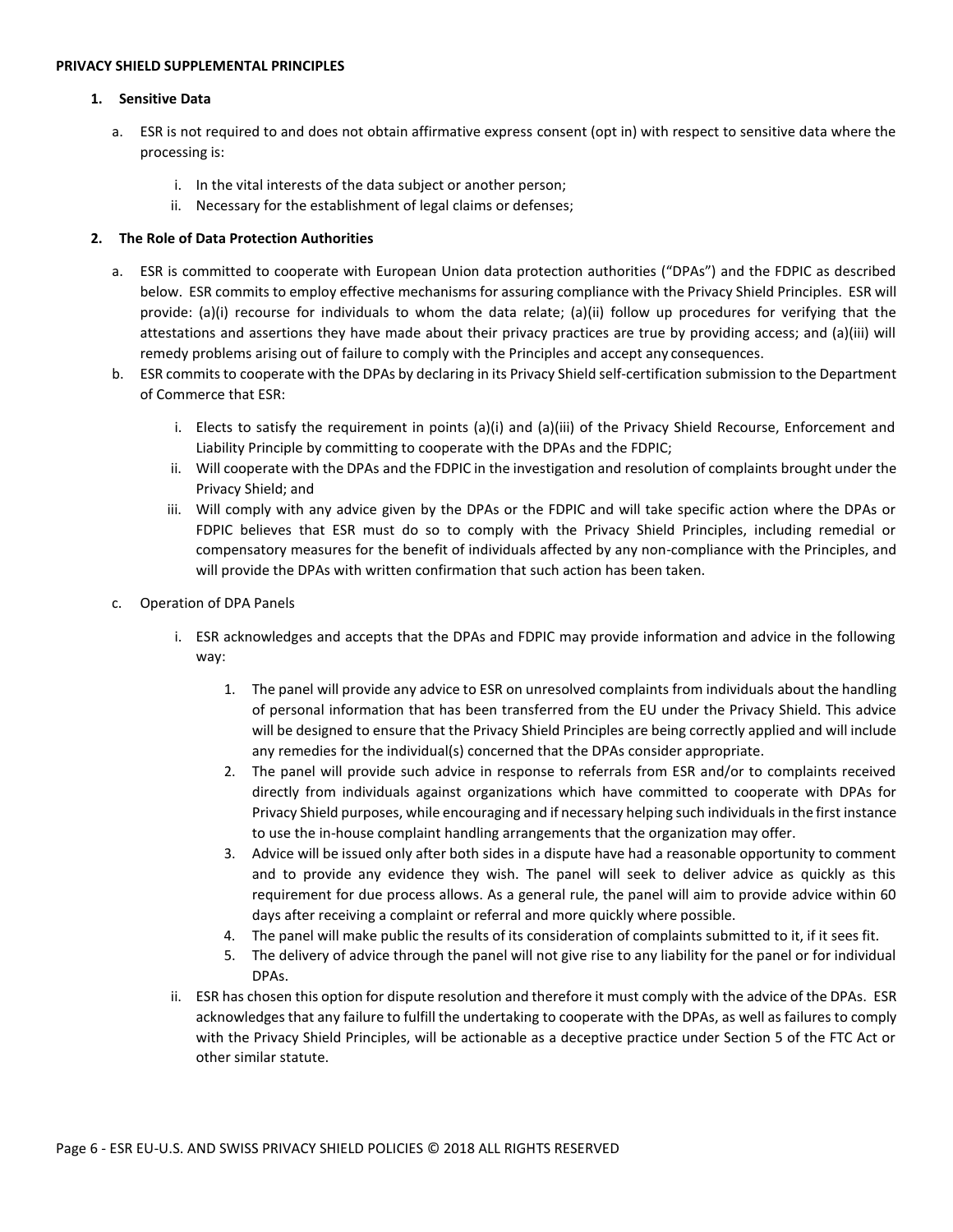# <span id="page-6-0"></span>**3. Self-Certification**

- a. Privacy Shield benefits are assured from the date on which the Department has placed the ESR's self-certification submission on the Privacy Shield List after having determined that the submission is complete.
- b. ESR has provided to the Department a Privacy Shield self-certification submission, signed by a corporate officer on behalf of ESR, that contains the following information:
	- i. The name of our organization, mailing address, e-mail address, telephone, and fax numbers;
	- ii. A description of the activities of the organization with respect to personal information received from the EU by ESR; and
	- iii. A description of the ESR's privacy policy for such personal information, including:
		- 1. ESR's public website address where the privacy policy is available [\(http://www.esrcheck.com/Privacy-](http://www.esrcheck.com/Privacy-Policy)[Policy\)](http://www.esrcheck.com/Privacy-Policy);
		- 2. Its effective date of implementation; 07/31/2016
		- 3. A contact office for the handling of complaints, access requests, and any other issues arising under the Privacy Shield;
		- 4. The specific statutory bodies that have jurisdiction to hear any claims against ESR regarding possible unfair or deceptive practices and violations of laws or regulations governing privacy (and that is listed in the Principles or a future annex to the Principles);
		- 5. Name of any privacy program in of which ESR is a member;
		- 6. Method of verification prescribed in the Supplemental Principle on Verification; and
		- 7. The independent recourse mechanism that is available to investigate unresolved complaints.
- c. ESR self-certification submissions will be provided not lessthan annually; otherwise ESR will be removed from the Privacy Shield List and Privacy Shield benefits will no longer be assured. Both the Privacy Shield List and the self-certification submissions by ESR will be made publicly available. ESR states in its relevant published privacy policy statements that ESR adheres to the Privacy Shield Principles. ESR's privacy policy is available online and ESR provides a hyperlink to the Department's Privacy Shield website and a hyperlink to the website or complaint submission form of the independent recourse mechanism that is available to investigate unresolved complaints.
- d. ESR's Privacy Principles apply immediately upon certification. Recognizing that the Principles will impact commercial relationships with third parties, ESR certifies that it shall bring existing commercial relationships with third parties into conformity with the Accountability for Onward Transfer Principle as soon as possible, and in any event no later than nine months from the date upon which ESR certifies to the Privacy Shield. During that interim period, where organizations transfer data to a third party, ESR shall (i) apply the Notice and Choice Principles, and (ii) where personal data is transferred to a third party acting as an agent, ascertain that the agent is obligated to provide at least the same level of protection as is required by the Principles.
- e. ESR subjects all personal data received from the EU in reliance upon the Privacy Shield to the Privacy Shield Principles. ESR's undertaking to adhere to the Privacy Shield Principles is not time-limited in respect of personal data received during the period in which the ESR enjoys the benefits of the Privacy Shield. ESR will continue to apply the Principles to such data for as long as ESR stores, uses or discloses them, even if it subsequently leaves the Privacy Shield for any reason.
- f. If ESR ceases to exist as a separate legal entity as a result of a merger or a takeover it will notify the Department of this in advance. The notification will indicate whether the acquiring entity or the entity resulting from the merger will (i)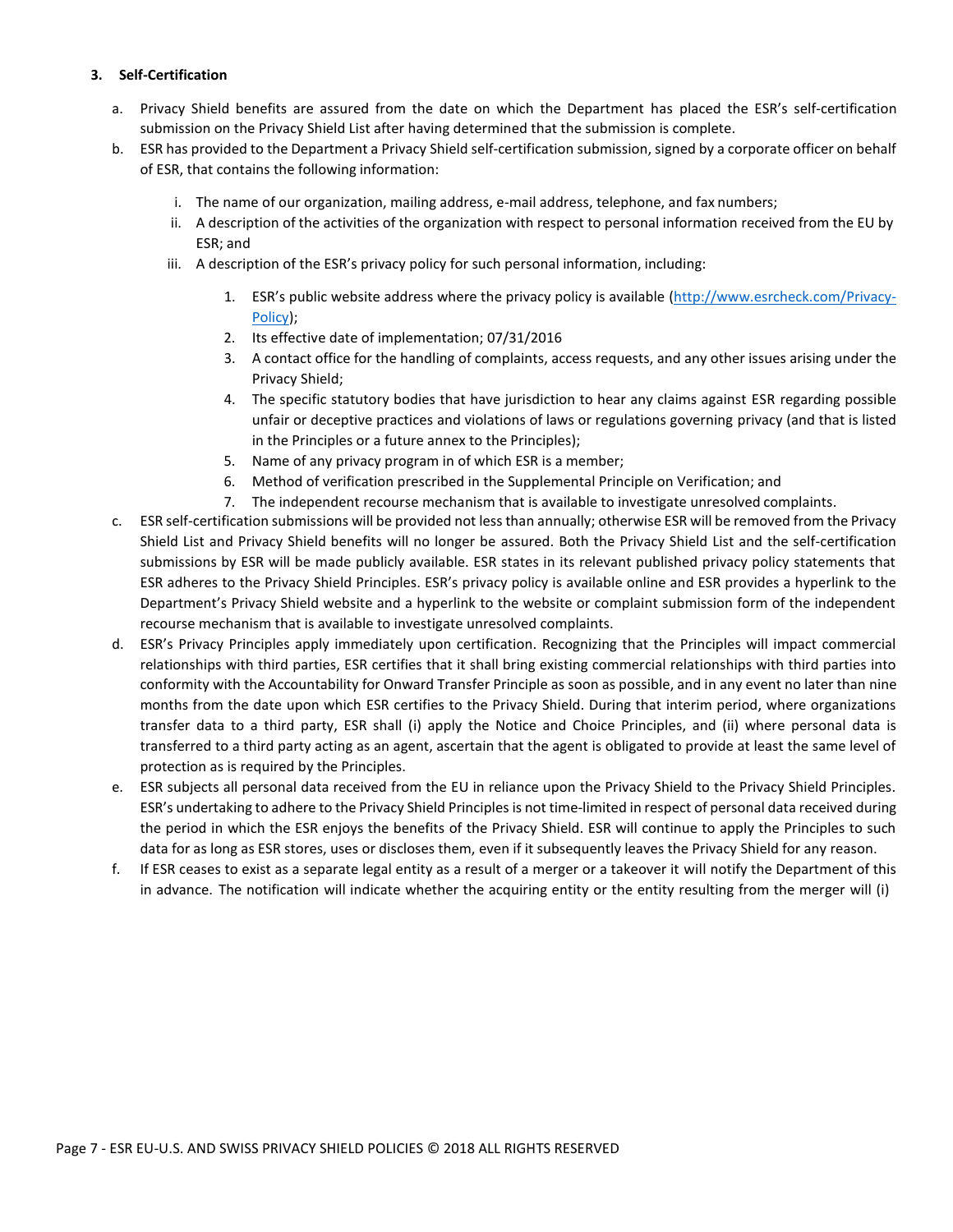continue to be bound by the Privacy Shield Principles by the operation of law governing the takeover or merger or (ii) elect to self-certify its adherence to the Privacy Shield Principles or put in place other safeguards, such as a written agreement that will ensure adherence to the Privacy Shield Principles. Where neither (i) nor (ii) applies, any personal data that has been acquired under the Privacy Shield will be promptly deleted.

g. If ESR leaves the Privacy Shield for any reason, it will remove all statements and marks implying that it continues to participate in the Privacy Shield or is entitled to the benefits of the Privacy Shield.

# <span id="page-7-0"></span>**4. Verification**

- a. ESR's follow up procedures for verifying that the attestations and assertions it makes about its Privacy Shield privacy practices are true and those privacy practices have been implemented as represented and in accordance with the Privacy Shield Principles is to obtain a copy of ESR's then current SSAE 16 SOC2 audit report and/or a copy of ESR's Written Information Security Policy.
- b. ESR verifies its attestations and assertions through self-assessment and outside compliance reviews.
- c. ESR's privacy policy regarding personal information received from the EU is accurate, comprehensive, prominently displayed, completely implemented and accessible. ESR's privacy policy conforms to the Privacy Shield Principles; individuals are informed of any in-house arrangements for handling complaints and of the independent mechanisms through which they may pursue complaints; ESR has in place procedures for training employees in its implementation, and disciplining them for failure to follow it; and ESR has in place internal procedures for periodically conducting objective reviews of compliance with the above. ESR statement verifying the self-assessment is signed by a corporate officer or other authorized representative of the organization no less than once per year and is made available upon request by individuals or in the context of an investigation or a complaint about non-compliance.
- d. ESR's chosen SSAE 16 SOC2 Type 2 annual audits that demonstrate that ESR's privacy policy regarding personal information received from the EU conforms to the Privacy Shield Principles, that it is being complied with, and that individuals are informed of the mechanisms through which they may pursue complaints. ESR's completes its outside compliance review once per year and upon completion is signed by the reviewer and a corporate officer of ESR. It is made available upon request by individuals or in the context of an investigation or a complaint about compliance.
- e. ESR maintains its records on the implementation of its Privacy Shield privacy practices and makes them available upon request in the context of an investigation or a complaint about non-compliance to the independent body responsible for investigating complaints or to the agency with unfair and deceptive practices jurisdiction. ESR will respond promptly to inquiries and other requests for information from the Department relating to the organization's adherence to the Principles.

# <span id="page-7-1"></span>**5. Access**

- a. The Access Principle in Practice
	- i. Under the Privacy Shield Principles, the right of access is fundamental to privacy protection. In particular, it allows individuals to verify the accuracy of information held about them. The Access Principle means that individuals have the right to:
		- 1. Obtain from ESR confirmation of whether or not ESR is processing personal data relating to them; ESR will answer requests from an individual concerning the purposes of the processing, the categories of personal data concerned, and the recipients or categories of recipients to whom the personal data is disclosed.
		- 2. Have communicated to ESR such data so that they could verify its accuracy and the lawfulness of the processing; and
		- 3. Have the data corrected, amended or deleted where it is inaccurate or processed in violation of the Principles.
	- ii. Individuals do not have to justify requests for access to their personal data. In responding to individuals' access requests, ESR is first guided by the concern(s) that led to the requests in the first place. For example, if an access request is vague or broad in scope, ESR will engage the individual in a dialogue so as to better understand the motivation for the request and to locate responsive information. ESR might inquire about which part(s) of ESR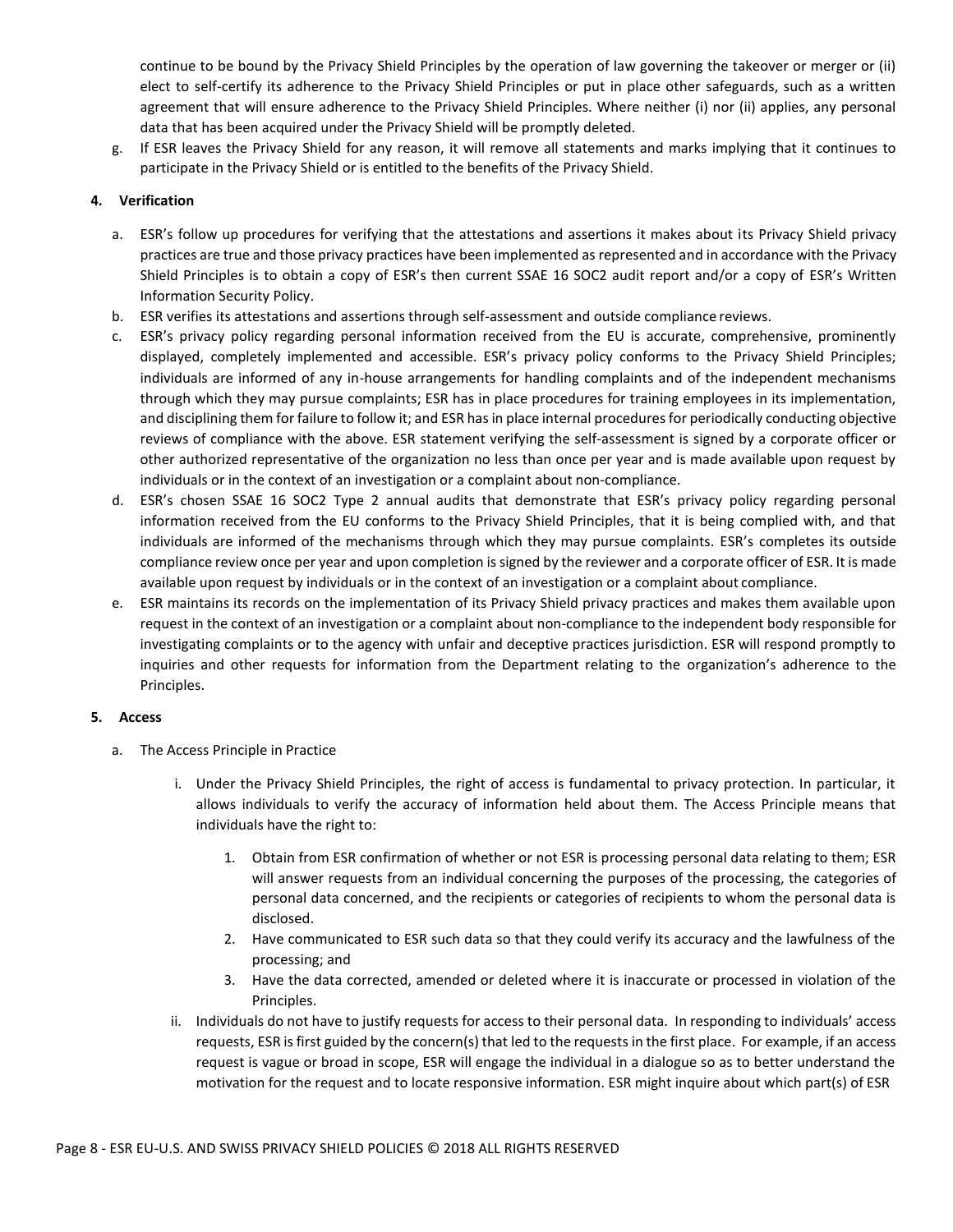the individual interacted with or about the nature of the information or its use that is the subject of the access request.

- iii. Consistent with the fundamental nature of access, ESR will always make good faith efforts to provide access. For example, where certain information needs to be protected and can be readily separated from other personal information subject to an access request, ESR will redact the protected information and make available the other information. If ESR determines that access should be restricted in any particular instance, it will provide the individual requesting access with an explanation of why it has made that determination and a contact point for any further inquiries.
- b. Burden or Expense of Providing Access
	- i. The right of access to personal data may be restricted by ESR in only in exceptional circumstances where the legitimate rights of persons other than the individual would be violated or where the burden or expense of providing access would be disproportionate to the risks to the individual's privacy in the case in question. Expense and burden are important factors and will be taken into account but they are not controlling factors in determining whether ESR providing access is reasonable.
	- ii. For example, if the personal information is used for decisions that will significantly affect the individual (e.g., the denial or grant of important benefits, such as insurance, a mortgage, or a job), then consistent with the other provisions of these Supplemental Principles, ESR will disclose that information even if it is relatively difficult or expensive to provide. If the personal information requested is not sensitive or not used for decisions that will significantly affect the individual, but is readily available and inexpensive to provide, ESR will provide access to such information.
- c. Confidential Commercial Information
	- i. Confidential commercial information is information that ESR has taken steps to protect from disclosure, where disclosure would help a competitor in the market. ESR may deny or limit access to the extent that granting full access would reveal its own confidential commercial information, such as marketing inferences or classifications generated by ESR, or the confidential commercial information of another that is subject to a contractual obligation of confidentiality.
	- ii. Where confidential commercial information can be readily separated from other personal information subject to an access request, ESR will redact the confidential commercial information and make available the nonconfidential information.
- d. Organization of Data Bases
	- i. Access can be provided in the form of disclosure of the relevant personal information by ESR to the individual and does not require access by the individual to ESR's data base.
	- ii. Access will be provided only to the extent that ESR stores the personal information. The Access Principle does not itself create any obligation by ESR to retain, maintain, reorganize, or restructure personal information files.
- e. When Access May be Restricted
	- i. ESR will make good faith efforts to provide individuals with access to their personal data, the circumstances in which ESR may restrict such access are limited, and any reasons for restricting access will be specific. As under the Directive, ESR can restrict access to information to the extent that disclosure is likely to interfere with the safeguarding of important countervailing public interests, such as national security; defense; or public security. Other reasons for denying or limiting access are:
		- 1. Interference with the execution or enforcement of the law or with private causes of action, including the prevention, investigation or detection of offenses or the right to a fair trial;
		- 2. Disclosure where the legitimate rights or important interests of others would be violated;
		- 3. Breaching a legal or other professional privilege or obligation;
		- 4. Prejudicing employee security investigations or grievance proceedings or in connection with employee succession planning and corporate re-organizations; or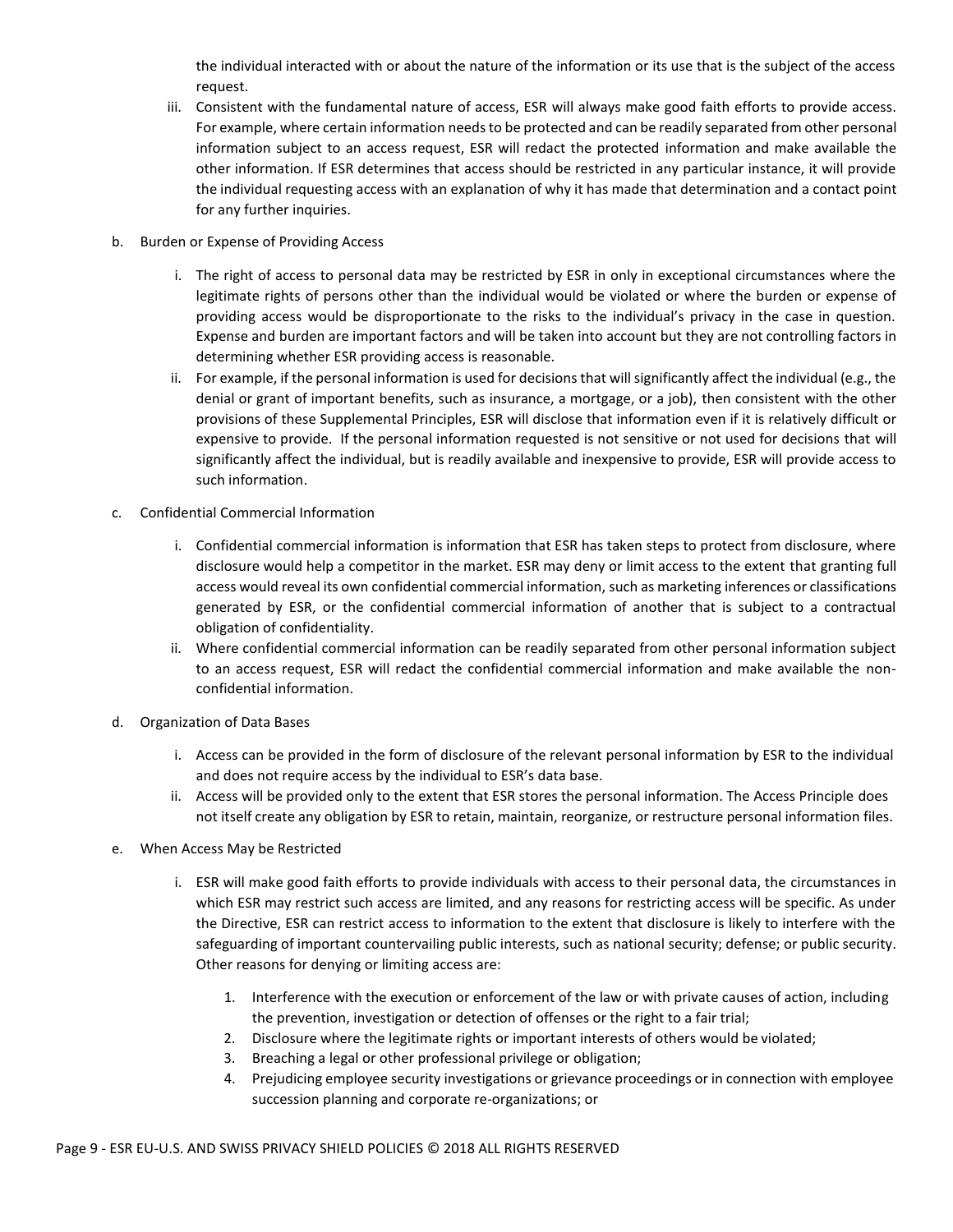- 5. Prejudicing the confidentiality necessary in monitoring, inspection or regulatory functions connected with sound management, or in future or ongoing negotiations involving ESR.
- ii. ESR when claiming an exception has the burden of demonstrating its necessity, and the reasons for restricting access and will provide a contact point for further inquiries to be made by individuals.
- f. Right to Obtain Confirmation and Charging a Fee to Cover the Costs for Providing Access
	- i. An individual has the right to obtain confirmation of whether or not ESR has personal data relating to him or her. An individual also has the right to have communicated to him or her personal data relating to him or her.
	- ii. Although permitted to do so, ESR will not charge a fee for the confirmation or communicating of personal information.
- g. Repetitious or Vexatious Requests for Access
	- i. Although permitted to do so, ESR does not set limits on the number of times within a given period that access requests from a particular individual will be met.
- h. Fraudulent Requests for Access
	- i. ESR will not provide access unless it is supplied with sufficient information to allow it to confirm the identity of the person making the request.
- i. Timeframe for Responses
	- i. ESR will respond to access requests within a reasonable time period, in a reasonable manner, and in a form, that is readily intelligible to the individual.

## <span id="page-9-0"></span>**6. Obligatory Contracts for Onward Transfers**

- a. Transfers between Controllers
	- i. For transfers between controllers, the recipient controller need not be a Privacy Shield organization or have an independent recourse mechanism. ESR will in all cases enter into a contract with the recipient third-party controller that provides for the same level of protection as is available under the Privacy Shield, not including the requirement that the third party controller be a Privacy Shield organization or have an independent recourse mechanism, provided it makes available an equivalent mechanism.

#### <span id="page-9-1"></span>**7. Dispute Resolution and Enforcement**

a. The Recourse, Enforcement and Liability Principle sets out the requirementsfor Privacy Shield enforcement. ESR satisfies the requirements by compliance with legal or regulatory supervisory authorities that provide for handling of individual complaints and dispute resolution; and a commitment to cooperate with data protection authorities located in the European Union or their authorized representatives.